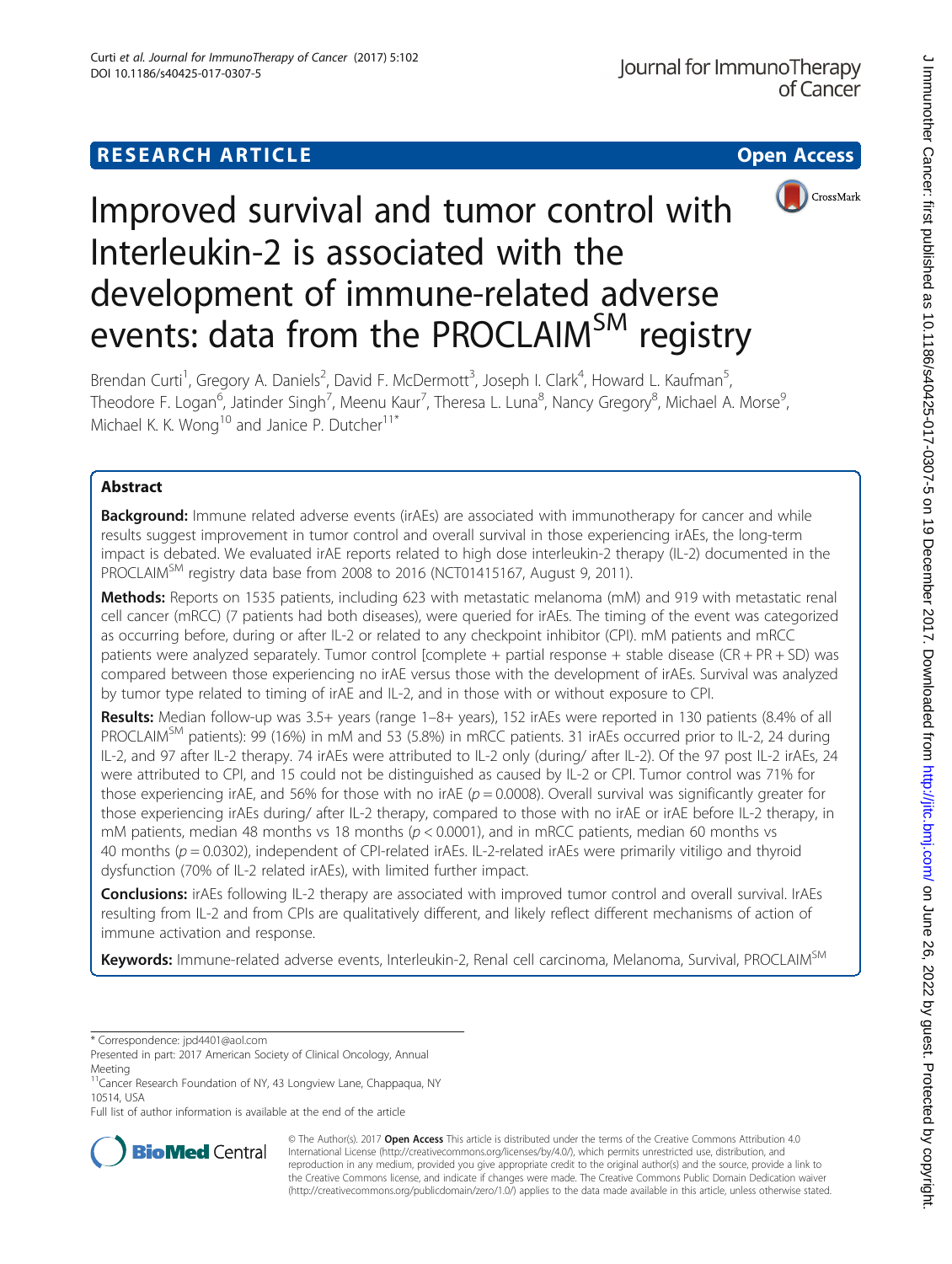## Background

Immune-related adverse events (irAEs) are associated with immunotherapy for cancer. Data from the 1990's reported irAEs following treatment with interferon-α, vaccines, activated lymphocytes, and interleukin-2 (IL-2), primarily in the treatment of the identified immune responsive cancers, melanoma and renal cell carcinoma [[1](#page-7-0)–[5](#page-7-0)]. In that early literature, the most common irAEs reported were thyroid dysfunction, both hypothyroidism and hyperthyroidism, with the frequent development of anti-thyroid antibodies [\[6](#page-7-0)–[10\]](#page-7-0). Additional laboratory studies have described activated intra-thyroid lymphocytes [\[11\]](#page-7-0). Clinical observations have demonstrated frequent resolution of thyroid dysfunction without replacement therapy after completion of IL-2 treatment, although a number of patients do require thyroid replacement therapy, including maintenance replacement. Early reports observed thyroid dysfunction with immunotherapy in patients with either metastatic melanoma (mM) or metastatic renal cell cancer (mRCC), the most commonly treated tumor types. The correlation of the development of thyroid dysfunction and clinical outcome was controversial at that time [\[1](#page-7-0)–[10](#page-7-0)]. The other most frequently reported irAE from IL-2 with or without interferon, specific to patients with mM, is vitiligo, a depigmentation phenomenon that requires no intervention. This has been associated with many types of immunotherapy evaluated in mM, including vaccines, interferon, IL-2, and adoptive cell transfer [[12](#page-7-0)–[15\]](#page-7-0). Rare serious irAEs have been reported with cytokine therapy, including IL-2, usually as case reports, and immune cell infiltrations were described in affected organs in some reports [\[16](#page-7-0)–[19](#page-7-0)].

The acute toxicity noted with IL-2 administration has primarily been attributed to the induced capillary leak syndrome, as well as to effects of secondary cytokine release [[20](#page-7-0)–[27](#page-7-0)]. Early physiologic studies of IL-2 demonstrated the interaction of activated mononuclear cells with endothelium, causing leakage, and vascular accumulation of leukocytes and platelets impairing perfusion [[20](#page-7-0)–[23](#page-7-0)]. Also demonstrated were the effects of secondary cytokines on renal and hepatic function [[24](#page-7-0)–[27](#page-7-0)]. Clinically, the induced acute organ dysfunction (renal, hepatic, pulmonary) was and is observed during IL-2 administration and is rapidly reversible upon discontinuation of IL-2 [[20](#page-7-0)].

The development of immune checkpoint inhibitors (CPIs) as anti-tumor therapeutic agents, directed at cytotoxic T-lymphocyte-associated antigen-4 receptor (CTLA-4) or programmed death receptor −1 (PD-1) or its ligand (PD-L1) has demonstrated the frequent occurrence and a broader spectrum of treatment-related irAEs. Some require acute therapeutic intervention and some require long-term management [[28](#page-7-0)–[32](#page-7-0)]. Data suggest the advent of irAEs may correlate with anti-tumor clinical benefit, although this has not been consistently seen [[4, 7, 12, 14, 32](#page-7-0), [33](#page-8-0)].

In Europe, IL-2 is administered at lower doses and for prolonged courses, therefore longer exposure, and irAEs are reported with these regimens as well [\[10](#page-7-0)]. Some have postulated that those who do well on such therapy will have longer exposure as the treatment continues, and therefore be at more risk of developing irAEs, rather than the irAE signaling better outcome [\[34\]](#page-8-0). However, a recent meta-analysis makes a strong case that the development of vitiligo following immunotherapy of any type has a positive prognostic impact in mM [[14](#page-7-0)]. With regard to mRCC, reports are mixed, with some strongly indicating a relationship between irAEs and activation of the anti-tumor component of the immune response and others reporting no correlation [\[4, 7, 9, 10\]](#page-7-0).

Therefore, to provide a contemporary evaluation of IL-2-related irAEs and clinical outcome, and to reflect treatment with high dose IL-2, administered as a short course, without maintenance, we searched the PRO-CLAIM<sup>SM</sup> data-base (2006–2016), a registry study based on treatment with high dose IL-2 (Proleukin<sup>R</sup>). We report the spectrum of irAEs reported in the registry related to high dose IL-2, and evaluate their occurrence with respect to disease response and overall survival.

## **Methods**

## Patients (Table 1)

The PROCLAIM<sup>SM</sup> registry is a data base study (NCT01415167) collecting information on patients treated with high dose IL-2 from 2006 and ongoing. The study was approved by the investigational review boards of the sites enrolling subjects and all patients provided written, informed consent. The data reported herein reflects patients treated from 2006 to 2016. As of the data cutoff, 1535 patients have been entered, including 426 accrued retrospectively, and 1109 (72%) accrued prospectively. This report

| Metastatic Melanoma (mM)                                 | 623 patients                 |  |
|----------------------------------------------------------|------------------------------|--|
|                                                          | 62% male, 38% female         |  |
|                                                          | Median age, 53 years,        |  |
|                                                          | Range, 19–84 years           |  |
| Metastatic Renal Cell Cancer (mRCC)                      | 919 patients                 |  |
|                                                          | 72% male, 28% female         |  |
|                                                          | Median age, 57 years,        |  |
|                                                          | Range, 18–84 years           |  |
| 7 patients had both mM and mRCC - counted in each subset |                              |  |
| Data retrospectively accrued                             | 426 patients                 |  |
| Data prospectively accrued                               | 1109 patients (72%)          |  |
| Median follow-up                                         | 3.5+ years, range 1-8+ years |  |

<sup>a</sup>7 patients had both diseases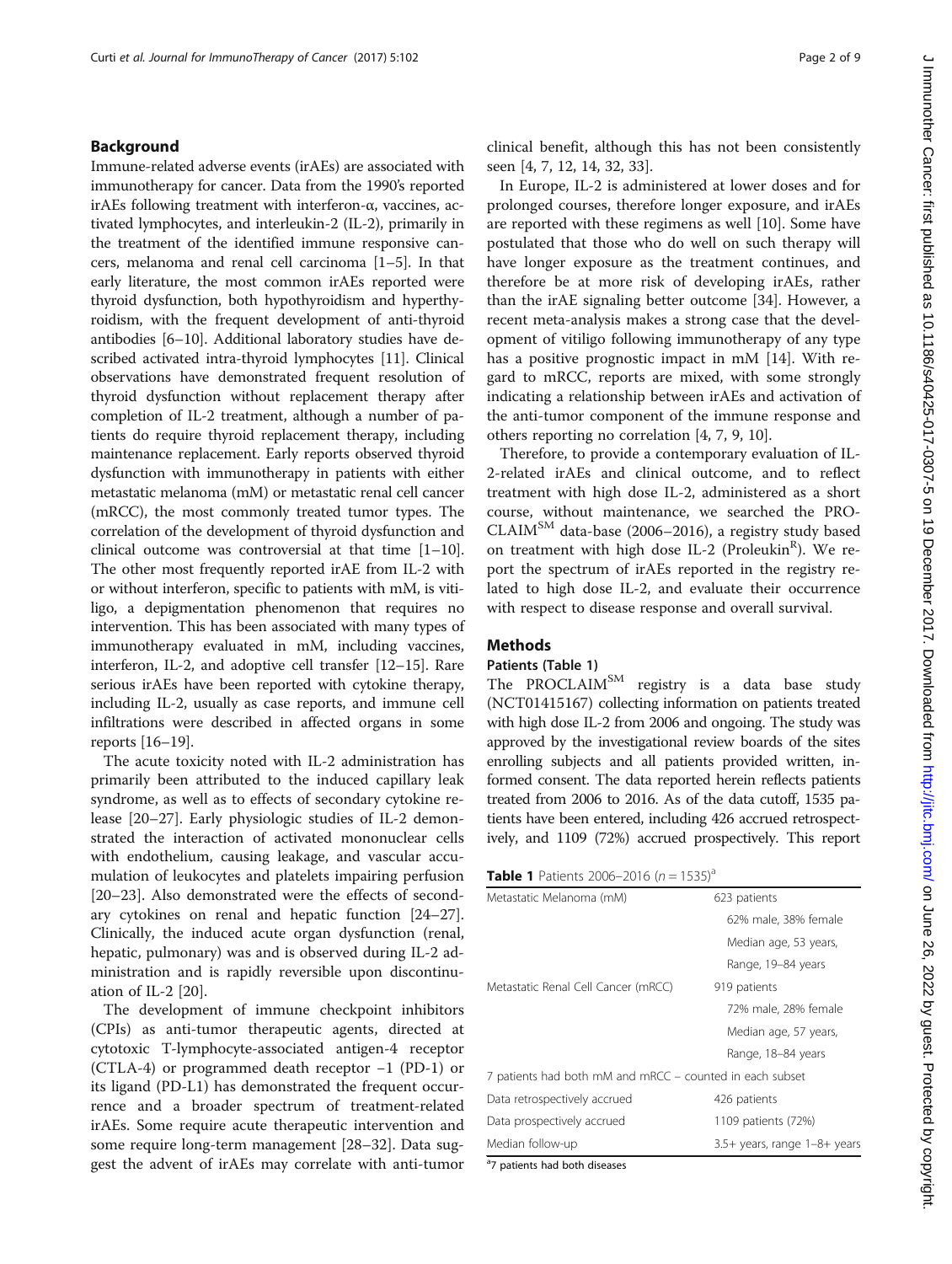includes information on 623 patients with mM and 919 patients with mRCC (7 patients had both diseases). These reports were queried for the development of irAEs. All reported AEs and SAEs were evaluated for potential irAEs, in addition to those reported directly as irAEs. AEs, SAEs, and irAEs were not audited, and reporting was a function of data entry at each participating site. Acute AEs and SAEs related to IL-2 administration which resolved after treatment were considered secondary to capillary leak syndrome or secondary cytokine effects, and consistent with standard management and assessments noted in previous reports [[20](#page-7-0)–[22](#page-7-0), [35](#page-8-0)–[38](#page-8-0)].

The emphasis of PROCLAIM<sup>SM</sup> is collection of data related to IL-2 treatment, however some reports included irAEs related to additional CPI treatment (not universally capturing all of these). IrAEs were categorized as occurring before, during or after IL-2 administration, and evaluated for relationship to IL-2 and/or to CPI administration. Median follow-up for the entire 1535 patients was 3.5+ years (range 1–8+ years).

## Statistical analysis

Overall response rate (ORR), complete + partial response  $(CR + PR)$  as well as tumor control  $(TC)$ ,  $CR +$ PR + stable disease (CR + PR + SD) was compared between all patients reported to have irAEs versus those with no irAE, using Fisher's exact test. This was evaluated overall, and evaluated based on disease type. Overall survival (OS) of mM and mRCC patients was analyzed by disease type. OS curves were estimated by Kaplan-Meier method, and comparison was made between those with no-irAE or irAE occurring before IL-2 (group I) versus those with irAE occurring during or after IL-2 administration (group II), and significance was analyzed by the Log-rank test. Additional OS curves were constructed, limited to patients with irAEs related to IL-2 only, excluding those attributed to CPI.

## Results

One hundred fifty-two irAEs were reported in 130 patients (8.4% of all PROCLAIM<sup>SM</sup> patients). This included 68% males and 32% females, with a median age of 55.5 years (range 24–75 years). Ninety-nine irAEs occurred in patients with mM (16% of mM patients), and 53 irAEs occurred in patients with mRCC (5.8% of mRCC patients). Thirty-one irAEs occurred in patients prior to their receiving IL-2 treatment, and some were attributed to prior therapy, such as adjuvant interferon. Twenty-four irAEs occurred during treatment with IL-2, and 97 irAEs developed after completion of IL-2 treatment. Seventy-four irAEs were attributed to IL-2 (occurring during or after IL-2). Twenty-four irAEs occurred after IL-2 and after subsequent CPI, and were attributed to CPI. With another 15 irAEs, the cause could not be distinguished between IL-2 or CPI (Table 2).

We evaluated the median number of IL-2 doses received related to the development and timing of irAEs. The median number of doses for those with no irAEs was 19; for those with irAEs during IL-2 treatment (could be between courses, but total doses were counted) the median number of doses was 25, and for those who developed an irAE after IL-2, the median number of doses was 25. Therefore, there was no apparent dose-irAE relationship.

### Immune-related events (Table [3](#page-3-0))

These data from PROCLAIM<sup>SM</sup> confirm that the majority of IL-2 related irAEs were primarily vitiligo (all in patients with mM) and thyroid dysfunction (greater incidence in mRCC patients than mM patients) comprising 70% of irAEs attributed to IL-2, and with limited further impact on well-being. Less than 5% of limited irAEs related to IL-2 alone required intervention (i.e. holding IL-2), and these included joint pain, neuropathy, hepatitis. Serious irAEs related to IL-2 were reported and described below. Of note, in the PROCLAIM<sup>SM</sup> data base, reporting of specific end-organ antibodies was not requested.

Additional irAEs were reported and associated with subsequent CPI treatment, but not all CPI treatment or CPI-related irAEs were captured within the PRO-CLAIMSM data base. Examples of irAEs reported and attributed to CPI include auto-immune hemolytic anemia, vitiligo, psoriasis, colitis, hepatitis, thyroid dysfunction,

**Table 2** Timing of Immune-Related Adverse Events with Relation to IL-2 Treatment

|                                       | irAEs/Total Patients (%) | Prior to IL-2 | During IL-2           | After IL-2 |  |
|---------------------------------------|--------------------------|---------------|-----------------------|------------|--|
| Total                                 | 152/1535 (8.4%)          | 31            | 24                    | 97         |  |
| m <sub>M</sub>                        | 99/623 (16%)             | 16            | 12                    | 71         |  |
| mRCC                                  | 53/920 (5.8%)            | 15            | 12                    | 26         |  |
| Total irAEs                           |                          | 31            | 24                    | 97         |  |
| Related to IL-2                       |                          | <b>NA</b>     | During and after IL-2 | 74         |  |
| Undetermined if Related to IL2 or CPI |                          | <b>NA</b>     |                       | 15         |  |
| Related to CPI                        |                          | <b>NA</b>     |                       | 24         |  |

mM metastatic melanoma, mRCC metastatic renal cell cancer, irAEs immune-related adverse events, IL-2 interleukin-2, CPI checkpoint inhibitor, NA - not applicable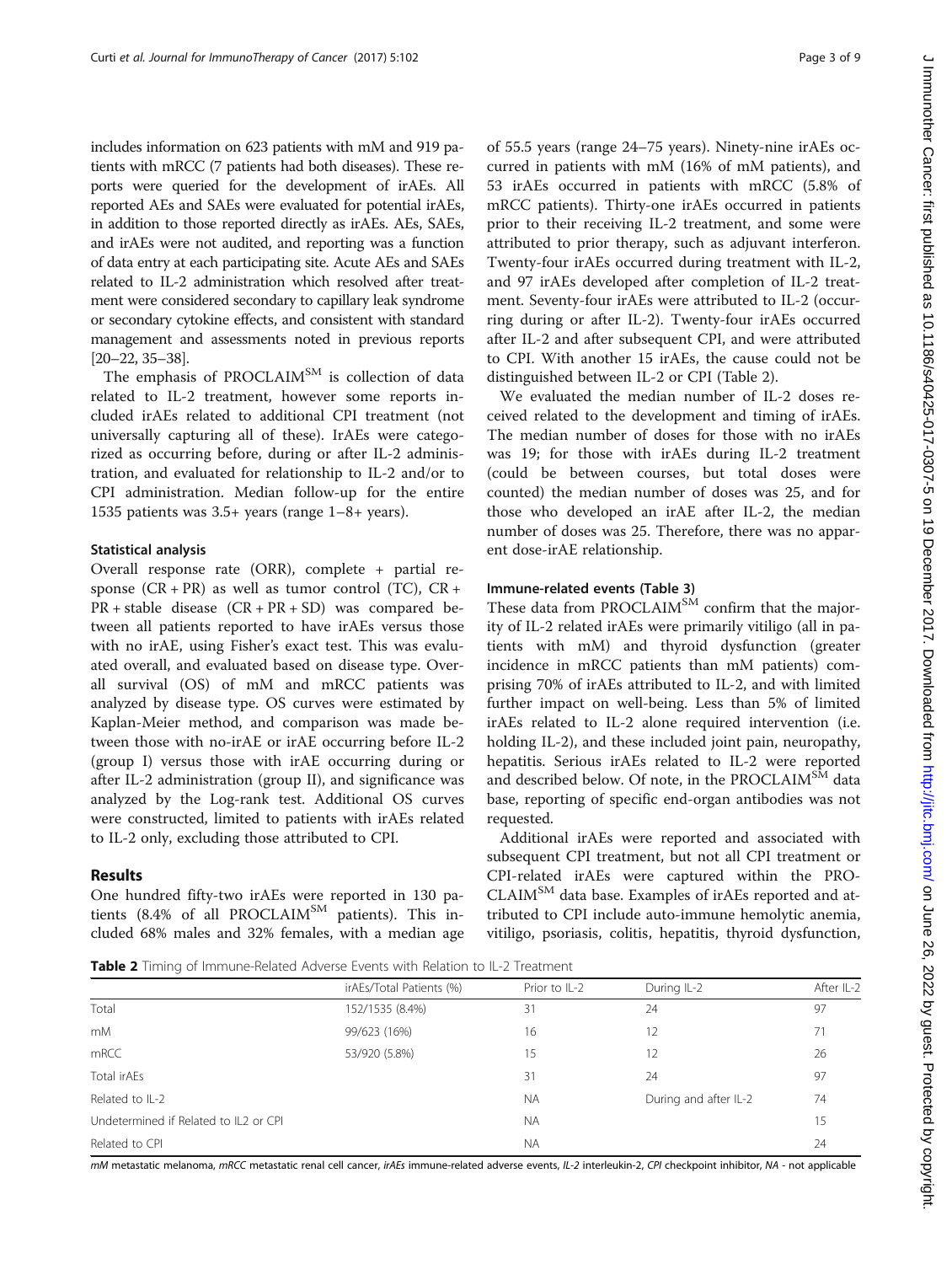<span id="page-3-0"></span>Table 3 Immune Related Adverse Events (irAEs) and Serious irAEs Reported

| IrAEs related to Interleukin-2 |  |
|--------------------------------|--|
|--------------------------------|--|

1. 70% low level requiring no to minimal intervention

a. Vitiligo in mM patients

b. Thyroid dysfunction: 3 times more common in mRCC than mM

2. <5% irAEs reported requiring intervention (holding IL-2)

- a. joint pain
- b. Neuropathy

c. Hepatitis by enzyme elevation

15 Serious irAEs reported in overall Data Base among 152 irAEs<sup>a</sup>

6 in patients with mRCC – all during IL-2

9 in mM patients – 4 during IL-2; 5 after IL-2

9 patients - Myocarditis – all during IL-2

7 patients, only enzyme release; no clinical, electrocardiogram or echocardiogram findings

2 patients – elevated enzymes; 1- abnormal electrocardiogram and symptoms; 1 – elevated enzymes and asymptomatic ventricular arrhythmia.

1 patient each - Myasthenia Gravis, Guillain Barre - both related to IL-2

4 serious irAEs reported related to CPI<sup>a</sup>: 1 each: colitis, encephalopathy, neuropathy, uveitis

<sup>a</sup>irAEs related to CPI were not required to be reported

uveitis, encephalopathy, adrenal insufficiency and hypophysitis. These data from PROCLAIM<sup>SM</sup> confirm the frequent serious nature of irAEs related to CPI administration, often requiring acute intervention and possibly chronic management (52% of CPI irAEs – hypophysitis, colitis, hepatitis, uveitis).

## Serious immune-related events (Table 3)

Among patients experiencing irAEs and reported to the PROCLAIM<sup>SM</sup> registry, there were 15 serious irAEs reported in 14 patients. Nine were in patients with mM and 6 were in patients with mRCC. Among the mRCC patients, all 6 serious irAEs occurred during IL-2 administration. Among the mM patients, 4 events were during IL-2 administration, and 5 were after IL-2. Of note, myocarditis was reported in 9 patients, all occurring during IL-2 administration and requiring termination of IL-2 therapy. This diagnosis was evaluated in all cases based on enzyme release (laboratory evaluation), and in 7, there were no clinical, ECG, or echocardiogram findings, consistent with IL-2-mediated myocarditis. In one case, there were abnormal ECG and echocardiogram findings and clinical symptoms, and in one case there were asymptomatic ventricular arrhythmias. All cases resolved, and there were no chronic effects noted. Two additional serious irAEs attributed to IL-2 were the development of myasthenia gravis in one patient and Guillain-Barre syndrome in one patient. Four additional serious irAEs reported in PROCLAIM<sup>SM</sup> were attributed to subsequent CPI therapy, and include one each of colitis, encephalopathy, neuropathy, and uveitis.

## Response evaluation (Tables 4 and [5\)](#page-4-0)

We evaluated best overall response  $(OR = CR + PR)$  and the achievement of tumor control  $(TC = CR + PR + SD)$ among all patients with irAEs, irrespective of timing of occurrence versus those with no irAEs. When evaluated overall, OR was observed in 34.5% of patients with irAEs and 21.8% of those with no irAEs, a significant differences in OR ( $p = 0.0014$ ). TC was observed in 71% of patients experiencing irAEs compared with 56% of those who did not experience irAEs, a significant difference in tumor control ( $p = 0.0008$ ).

We also evaluated TC and OR by disease type, among those with irAEs versus those with no irAEs. In patients with mM, OR was 38.1% in those with irAE and 20.8% in those with no irAE ( $p = 0.0058$ ). TC was 72.6% in those with irAE and 51.8% in those with no irAE ( $p = 0.0013$ ). In contrast, in patients with mRCC, OR was 28.3% in those with irAE and 22.6% in those with no irAE  $(p = 0.5999)$ and TC was 69.6% in those with irAE compared with 58.9% in those with no irAE ( $p = 0.6263$ ), Thus, the significant difference observed in response and tumor control correlating with immune events is driven by the significant effect in patients with melanoma, although the numbers of mRCC patients is smaller.

#### Overall survival

OS was significantly greater among those experiencing irAEs during or after IL-2 treatment (Group II), compared with those with no irAEs or irAEs reported prior to IL-2 treatment (Group I). Among patients with mM, those experiencing irAE during/after IL-2 had a median survival of 48 months compared with 18 months for

Table 4 Tumor Response by Immune-Related Adverse Event **Occurrence** 

| Best Response <sup>a</sup> | irAE, $n = 130$ pts | No irAE, $n = 1405$ pts              |
|----------------------------|---------------------|--------------------------------------|
| Complete Response (CR)     | $8(6.2\%)$          | 67 (4.8%)                            |
| Partial Response (PR)      | 37 (28.5%)          | 239 (17%)                            |
| Stable Disease (SD)        | 48 (37%)            | 483 (34.4%)                          |
| Progressive Disease        | 32 (25%)            | 470 (33.5%)                          |
| Missing                    | 5(3.8%)             | 146 (10.4%)                          |
| $CR + PR + SD$ (n, %)      | 93 (71%)            | 789 (56%)<br>$P_{\text{D}} = 0.0008$ |
| $CR + PR(n, %)$            | 45 (34.6%)          | 306 (21.8%)<br>$\mathrm{p} = 0.0014$ |

irAE immune-related adverse event; pts.-patients;

<sup>a</sup>Best response is determined from responses captured between baseline IL-2 administration and prior to subsequent treatment

<sup>b</sup>Fisher's exact test comparing  $CR + PR + SD$  by irAE to no irAE<br><sup>CEIsher's exact test comparing best response by irAE to no irA</sup> Fisher's exact test comparing best response by irAE to no irAE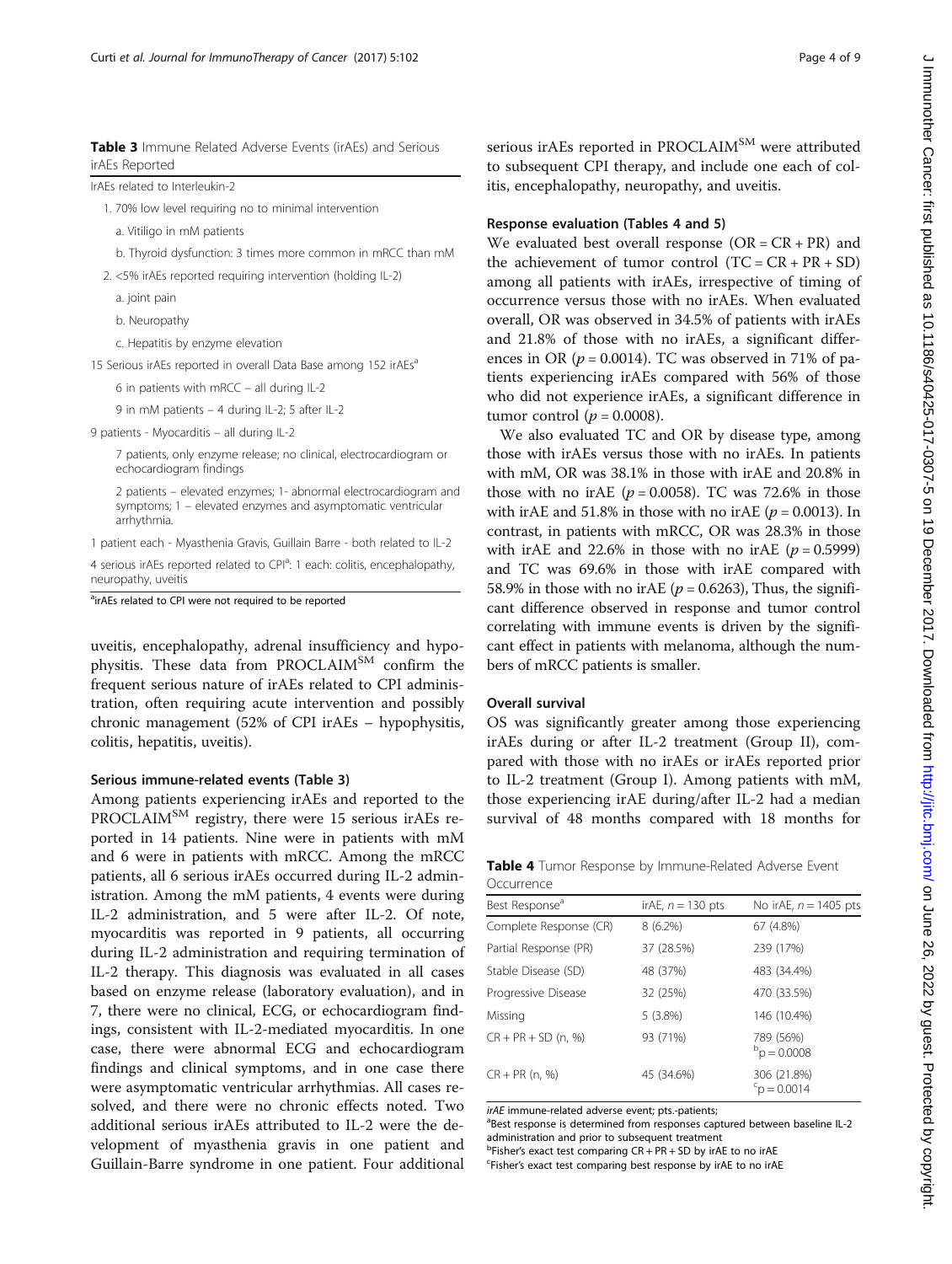| .                        |                |                             |                |                             |  |  |
|--------------------------|----------------|-----------------------------|----------------|-----------------------------|--|--|
| Best Response            | mM             |                             | mRCC           |                             |  |  |
|                          | irAE. $n = 84$ | No irAE, $n = 539$          | irAE, $n = 46$ | No irAE, $n = 873$          |  |  |
| Complete Response (CR)   | $5(6.0\%)$     | 23(4.3%)                    | 3(6.5%)        | 44(5.0%)                    |  |  |
| Partial Response (PR)    | 27 (32.1%)     | 89 (16.5%)                  | 10 (21.7%)     | 153 (17.5%)                 |  |  |
| Stable Disease (SD)      | 29 (34.5%)     | 167 (31.0%)                 | 19 (41.3%)     | 317 (36.3%)                 |  |  |
| Progressive Disease (PD) | 19 (22.6%)     | 211 (39.1%)                 | 13 (28.3%)     | 262 (30.0%)                 |  |  |
| Missing                  | 4 (4.8%)       | 49 (9.1%)                   | $1(2.2\%)$     | 97 (11.1%)                  |  |  |
| $CR + PR(n.%)$           | 32 (38.1%)     | 112 (20.8%)<br>$P = 0.0058$ | 13 (28.3%)     | 197 (22.6%)<br>$P = 0.5999$ |  |  |
| $CR + PR + SD (n. %)$    | 61 (72.6%)     | 279 (51.8%)<br>$P = 0.0013$ | 32 (69.6%)     | 514 (58.9%)<br>$P = 0.6263$ |  |  |

<span id="page-4-0"></span>Table 5 Response by irAE and Disease Type

<sup>a</sup>Fisher's exact test comparing best response by irAE<br><sup>b</sup>Fisher's exact test comparing tumer control by irAE

<sup>b</sup>Fisher's exact test comparing tumor control by irAE

those with no or prior irAE  $(p < 0.0001)$ , (Fig. 1a). Among patients with mRCC, those experiencing irAE during/after IL-2 had a median survival of 60 months compared with 40 months for those with no or prior irAE ( $p = 0.0302$ ), (Fig. [2a\)](#page-5-0). Subsequent analysis removed subjects whose irAEs were attributed to CPIs, and the OS curves remain statistically significantly greater for those experiencing irAEs during/after IL-2 and attributed to IL-2. (Figs. 1b, [2b\)](#page-5-0).

## **Discussion**

Immunotherapy for cancer has long been associated with immune related adverse events (irAEs) affecting non-tumor target tissues [\[1](#page-7-0)–[7\]](#page-7-0). The most frequently affected organ reported is the thyroid gland, with both hypo- and hyper dysfunction described. Other frequent end-organ targets are liver and skin, and also reactivation of prior autoimmune conditions, such as colitis, psoriasis, and rheumatoid arthritis. Although there is debate regarding the relationship of irAEs with respect to improved clinical outcome [\[4](#page-7-0), [7, 9](#page-7-0), [10, 12, 14](#page-7-0)], more recent data support this relationship [[14,](#page-7-0) [33\]](#page-8-0). In this report, we have provided a contemporary evaluation of the relationship between IL-2 -related irAEs and clinical outcome of patients with mM and mRCC following high dose IL-2 treatment.

The PROCLAIM<sup>SM</sup> data base provides largely prospectively accrued data on patients treated with high dose IL-2, and provides information on treatment course, toxicity, clinical outcome and potential longterm toxicity. Additionally, in this era of multiple new treatments, it provides an initial snapshot of outcome of sequential therapies for patients with mM and mRCC, and in some cases, sequential toxicities, based on the different treatments employed. This study however, may be limited by the lack of consistent reporting of low grade irAEs from either IL-2 or CPI, as well as no requirement for reporting of CPI use and subsequent emergence of CPI-related irAEs in these patients.

The majority of irAEs related to IL-2 therapy are lowgrade, involving thyroid and skin, and not requiring major intervention or change in therapy [\[1](#page-7-0)–[9](#page-7-0), [14](#page-7-0)]. However, serious irAEs may occur and careful monitoring of patients receiving high dose IL-2 is always warranted,

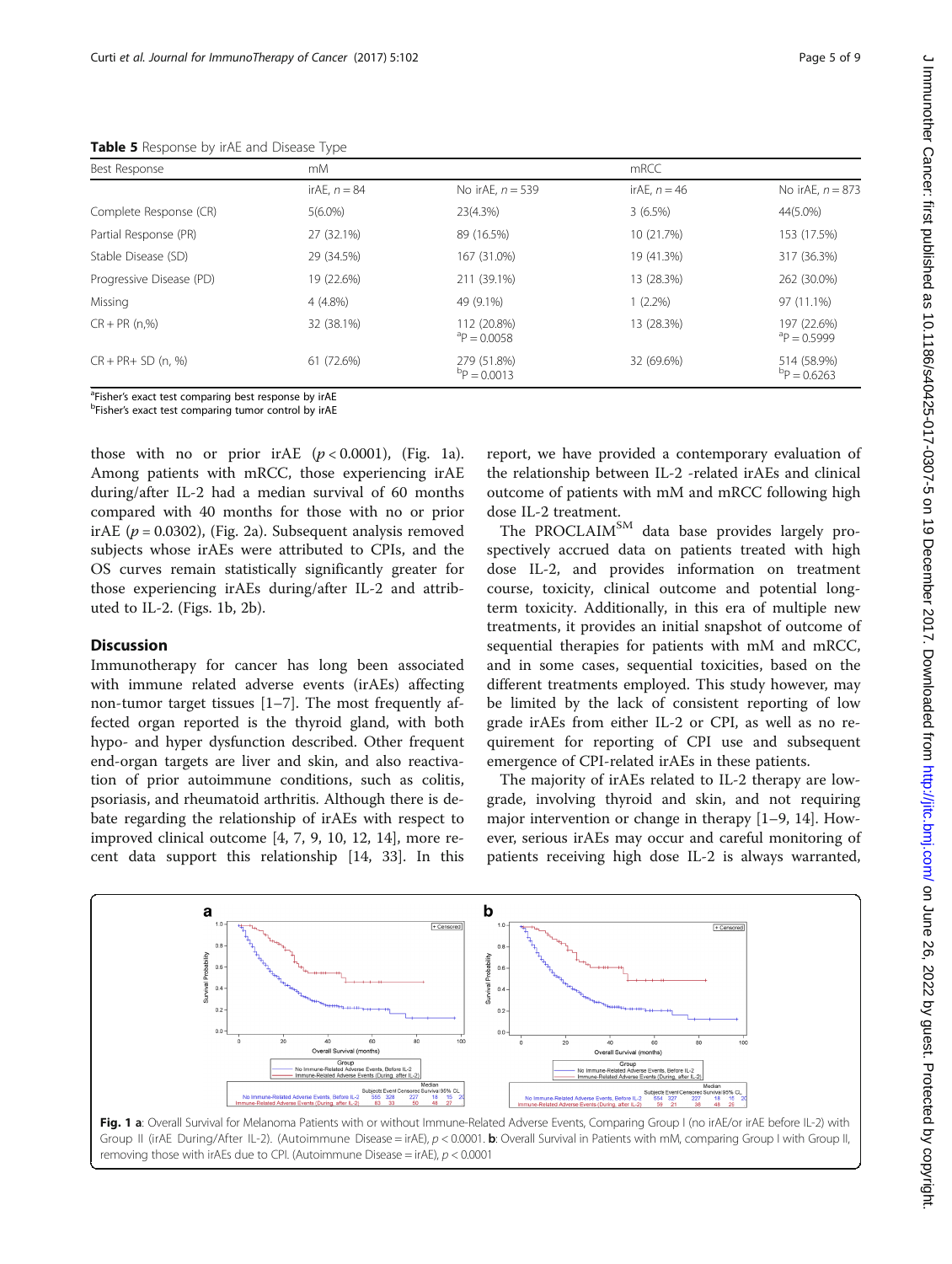<span id="page-5-0"></span>

for both the acute toxicity of the treatment, and the potential for serious irAEs such as myocarditis and neurologic events [\[16](#page-7-0), [18, 19](#page-7-0)]. Nevertheless, the vast majority of patients treated with high dose IL-2 have no longterm sequelae once treatment is complete. In the published literature, there is reported a broader spectrum and often greater intensity of irAEs noted in patients treated with CPI therapy [[23,](#page-7-0) [33](#page-8-0), [39](#page-8-0)]. Of note is the observation in patients treated with sequential immunotherapies, that there is not always recapitulation of the same toxicities (personal communications). It is hypothesized that differences in activation of T-cell responses and subsets are reflected in the different spectrum of irAEs observed among different classes of immunotherapy agents.

In this contemporary report of irAEs associated with high dose IL-2 treatment, the following observations have been made: [\[1](#page-7-0)] Overall, patients developing IL-2 related irAEs have significantly improved response  $(CR + PR)$  and tumor control (CR + PR + SD) compared to those who did not develop irAEs (Table [4\)](#page-3-0). However, when analyzed by tumor type, this actually reflects a greater impact on response and tumor control in the melanoma patients experiencing irAEs, albeit the number of renal patients is smaller than the number of melanoma patients (Table [5](#page-4-0)). [[2\]](#page-7-0) The development of IL-2-related irAEs is associated with significantly improved overall survival in both mM and mRCC patients, when analyzed individually, compared to those with no irAEs (Figs. [1a](#page-4-0) and 2a), and excluding those with CPI-associated irAEs (Figs. [1b](#page-4-0) and 2b). These findings continue to support the association of immune activation from immunotherapy with better patient outcome. Of interest is the differential effect in mRCC, with a survival benefit, despite similar response rates in those with irAE and no irAE. This could be a factor of the smaller numbers, or in fact, to differences in effect on the disease itself. This may be relevant as immunotherapy expands into other disease entities.

These findings, and those reported with respect to CPIs also suggest new considerations as clinical trials move further into the study of combination immunotherapy for cancer. The combination of anti-CTLA-4 plus anti-PD-1 checkpoint inhibitors in patients with mM has demonstrated a higher response rate compared to single agent anti-CTLA-4, and an increase in grade 3/ 4 irAE rate [[40](#page-8-0)–[43\]](#page-8-0).

However, a different combination reported by Prieto et al. of 3 phase II studies, two with the combination of anti-CTLA-4 and peptide vaccine and one with the combination of anti-CTLA-4 and high dose IL-2 in patients with advanced melanoma demonstrated combinability in terms of toxicity [[44](#page-8-0)]. In the long-term follow-up of these studies, it is notable that the combination of anti-CTLA-4 with IL-2 demonstrated a doubling of complete response rate compared to the CR rate in the two studies with anti-CTLA-4 and peptide vaccine (17% vs 6%, 7%), and of the 15 CR patients, 14 were ongoing at the time of the report at 54+ to 99+ months [[44](#page-8-0)]. Additionally, the median survival for the 3 regimens was greatest in those receiving anti-CTLA-4 with IL-2 (16 months vs 14 and 13 months) and the 5-year survival was 25% in the group with anti-CTLA-4 and IL-2. Of considerable interest was a reduced incidence of grade 3/4 irAEs among the patients receiving anti-CTLA-4 plus IL-2 compared to those in the two protocols receiving anti-CTLA-4 plus peptide vaccine (17% vs 29%, 32%). The authors postulate that IL-2-related induction of regulatory T-cells in addition to cytotoxic T-cells may decrease the activity of auto-reactive T-cells that may lead to serious irAEs and thus improve the therapeutic ratio [[44](#page-8-0)]. This clearly needs further investigation.

The addition of activated tumor-infiltrating lymphocytes (TILs) in combination with IL-2, initially studied in advanced melanoma, but now in multiple tumor types, continues to be investigated. These approaches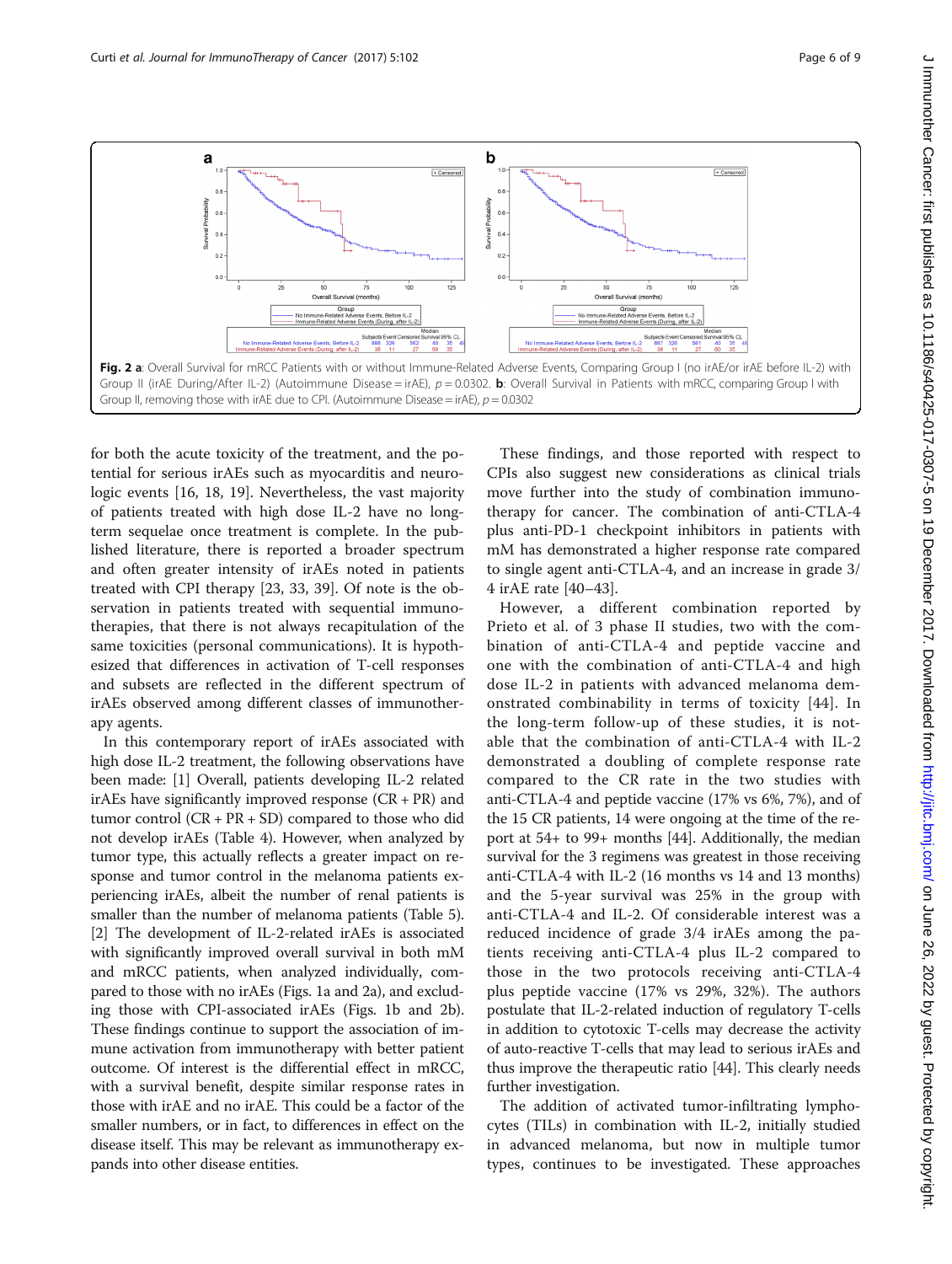utilize shorter courses of high dose IL-2 or different dose/schedules of IL-2 [[45, 46\]](#page-8-0). Single institution studies report greater responses and apparent improved survival [[45, 46\]](#page-8-0). Historical series have only reported acute toxicities, and not irAEs. Numerous trials are ongoing, including multicenter trials, with central production of TILs, as well others exploring differing doses of IL-2, and combinations of IL-2, TILs and CPIs. The occurrence of irAEs, either early or late should be compiled.

Another approach to enhancing the immunotherapeutic effect of IL-2 involves the combination of localized radiation (producing tumor antigen release) followed by high dose IL-2. A recent publication by Hannan et al. has demonstrated the potential for synergy from this approach in patients with mRCC [\[47](#page-8-0)]. In this single institution report, there appeared to be enhanced clinical activity and follow-up is ongoing. Of interest would be the level of low grade versus high grade irAEs with this approach. The investigators do not note unexpected toxicity (Hannan, personal communication) Others are exploring this combination also, among patients with both mM and mRCC.

Considering the recent evaluation of the combination of anti-CTLA4 plus anti-PD1 in mM and the similarity in outcome with anti-PD1 alone, as well as the less severe irAE profile with anti- PD1, this agent may in fact be a clinically very feasible agent to combine with IL-2. Studies are ongoing. The results from the Prieto, et al. report support that serious irAEs from the combination of a checkpoint inhibitor (anti-CTLA-4) and IL-2 will not a priori be additive, and in fact might be less, and manageable with such combinations [[44\]](#page-8-0). They did not report irAEs of less than grade 3 severity, which in our series reflect 70% of IL-2 related irAEs. A recent review of the newer immunotherapies is entitled "autoimmune events - the Achilles' heel of immunotherapy" [\[39\]](#page-8-0), but it is also possible that different combinations will lead to different spectra of toxicity, with the potential for enhanced durable response and survival and lower grade irAEs.

The advantages of an immunotherapeutic agent such as high dose IL-2 for consideration in combination therapy are the following: a) the short course of therapy, b) the extensive experience with its administration, c) the very limited extent of long-term irAE complications and importantly, d) the documented long-term disease-free survivorship demonstrated over many decades [\[44](#page-8-0), [48](#page-8-0)–[54](#page-8-0)]. Therefore, attempts to enhance antigen presentation, or selective cytotoxic T-cell activation, or ex vivo T-cell activation, among other approaches, should capitalize on this investigation of combined immunotherapy.

## Conclusions

In summary, the irAE profile observed with high dose IL-2 in this registry study demonstrates generally

manageable events, and rare long-term toxicity. There does appear to be a correlation between irAE development and improved response (mM) and survival (mM and mRCC) following treatment with high dose IL-2. High dose IL-2 is a short, manageable treatment course that may be combinable with the newer CPI agents and other developing immunotherapies, and these combinations will not necessarily lead to additive irAEs and toxicity. Obviously, the ultimate goal is to enhance response rate, tumor control and overall survival.

#### Abbreviations

AE: Adverse events; CPI: Checkpoint inhibitor; CR: Complete response; CTLA-4: Cytotoxic T-lymphocyte-associated antigen-4 receptor; IL-2: Interleukin-2; irAEs: Immune-related adverse events; mM: Metastatic melanoma; mRCC: Metastatic renal cell carcinoma; n: Number; OS: Overall survival; PD-1: Programmed death receptor-1; PD-L1: Programmed death receptor-ligand-1; PR: Partial response; SAE: Serious adverse event; SD: Stable disease; TC: Tumor control; TILs: Tumor infiltrating lymphocytes

#### Acknowledgements

Not Applicable.

#### Funding

Support for data collection, analysis and manuscript writing was provided by research funds from Prometheus Laboratories.

#### Availability of data and materials

Data supporting the results reported in this article are collected in the PROCLAIM<sup>SM</sup> Registry study data base (NCT01415167), maintained and supported by Prometheus Laboratories, Inc. Access to data in this data base is through application to the PROCLAIM<sup>SM</sup> Steering Committee.

#### Authors' contributions

Conception and Design: BC, GD, DM, JC, HK, TL<sup>8</sup>, MM, MW, JD; Collection and Assembly of Data: JD, NG, JS, MK, TL<sup>6</sup>, TL<sup>8</sup>, DM; Data Analysis and Interpretation: All authors; Writing and Final Approval: All authors.

#### Authors' information

Not Applicable.

#### Ethics approval and consent to participate

This study was approved by the investigational review boards of the sites enrolling subjects and all patients provided written, informed consent. A listing of IRBs approving this study is provided.

#### Consent for publication

Not Applicable.

#### Competing interests

BC: Research Support: Prometheus, Viralytics, Galectin; Consultant (unpaid): Agonox, Ubivac; Consultant (paid): Alligator Bioscience, Prometheus; DSMB: Eisai; Speaker: BMS, Prometheus. GD: No relevant conflicts. DMcD: Research Support:Prometheus; Consulting: BMS, Pfizer, Merck, Novartis, Eisai, Exelixis, Array, Genetech.

JIC: Research Support to Institution: Acceleron, Argos, AVEO, BMS, Prometheus, Roche; Consultant (unpaid): Prometheus; Consultant (paid): Exelixis; Speakers Bureau: BMS, Merck HK: Consultant (paid): Amgen, Celidex, Compass Therapeutics, EMD Serono, Merck, Prometheus, Turnstone Biologics; Speaker Bureau: Merck TL<sup>6</sup>, Research Funding to institution: Abbott, Abraxis Acceleron, Amgen, Argos, AtraZeneca, Aveo, Biovex, BMS, Eisai, Lilly, GSK, Roche, Immatics, Merck, Novartis, Pfizer, Synta, Threshold Pharma, Millenium, Tracon, Cerulean, EMD Serono, Prometheus, Macrogenics, Peloton; Consulting: Prometheus JS, MK: Employees of Primary Biostatistical Solutions, contracted by Prometheus via Axiom for biostatistical analysis. TL<sup>8</sup>, NG: medical science employees of Prometheus Laboratories MM Research Funding: Merck, BMS, Alphavax, Chugai, Prometheus, Ipsen; Honoraria: Genentech, Merck, Taiho, Celgene MKKW: Consultant (paid): Merck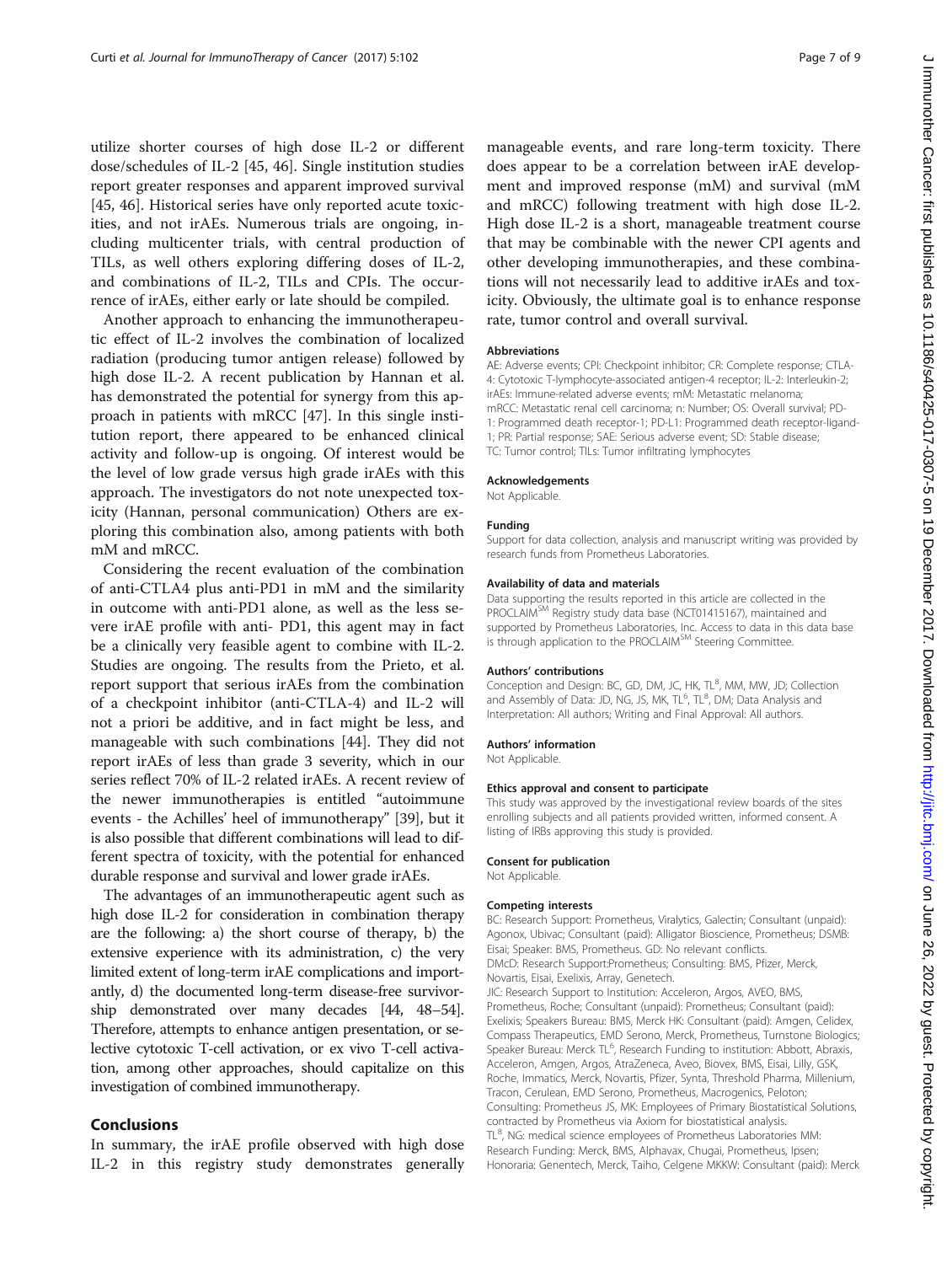<span id="page-7-0"></span>JD: Research Funding (Prometheus Laboratories); Consultant:Prometheus Laboratories; DSMB: BMS, Tracon, Merck, Amgen, Eisai BC, GD, DMcD, JIC, HLK, MM, MKKW, JPD are members of the PROCLAIM Steering Committee.

## Publisher's Note

Springer Nature remains neutral with regard to jurisdictional claims in published maps and institutional affiliations.

#### Author details

<sup>1</sup> Providence Portland Medical Center, 4805 NE Glisan Street, Portland, OR 97213, USA. <sup>2</sup>Moores Cancer Center, University of California San Diego, 9500 Gilman Drive, La Jolla, CA 92093, USA. <sup>3</sup>Beth Israel Deaconess Medical Center, 330 Brookline Avenue, Boston, MA 02215, USA. <sup>4</sup>Loyola University Medical Center, 2160 S First Avenue, Maywood, IL 60153, USA. <sup>5</sup>Rutgers Cancer Center Institute of New Jersey, 195 Little Albany Street, New Brunswick, NJ 08901, USA. <sup>6</sup>Indiana University Simon Cancer Center, 535 Barnhill Drive, Indianapolis 46202, USA. <sup>7</sup> Primary Biostatistical Solutions, 2042 Carnarvon Ct, Victoria, BC V8R2V3, Canada. <sup>8</sup>Prometheus Laboratories, 9410 Carroll Park Drive, San Diego, CA 92121, USA. <sup>9</sup>Duke University Medical Center, 2301 Erwin Road, Durham, NC 27705, USA. <sup>10</sup>MD Anderson Cancer Center, 1515 Holcombe Blvd, Houston, TX 77030, USA. <sup>11</sup>Cancer Research Foundation of NY, 43 Longview Lane, Chappaqua, NY 10514, USA.

#### Received: 8 September 2017 Accepted: 30 November 2017 Published online: 19 December 2017

#### References

- 1. Atkins MB, Mier JW, Parkinson DR, Gould JA, Berkman EM, Kaplan MM. Hypothyroidism after treatment with interleukin-2 and lymphokine-activated killer cells. N Engl J Med. 1988;318:1557–63.
- 2. Schwartzentruber DJ, White DE, Zweig MH, Weintraub BD, Rosenberg SA. Thyroid dysfunction associated with immunotherapy for patients with cancer. Cancer. 1991;68:2384–90.
- 3. Jacobs EL, Clare-Salzler MJ, Chopra IJ, Figlin RA. Thyroid function abnormalities associated with the chronic outpatient administration of recombinant interleukin-2 and recombinant interferon-alpha. J Immunother. 1991;10:448–55.
- 4. Besana C, Sabbadini MG, Corti C, Di Lucca G, Foppoli M, Marcatti M, Heltai S, Rugarli C. Autoimmune thyroiditis following interleukin-2 and LAK cell therapy for metastatic renal cell carcinoma: correlation with tumor regression. Tumori. 1991;77:339–42.
- 5. Kirchner H, Korfer A, Palmer PA, Evers P, De Riese W, Knuver-Hopf J, Hadam M, Goldman U, Franks CR, Poliwoda H, et al. Subcutaneous interleukin-2 and interferon-alpha 2b in patients with metastatic renal cell cancer: the German outpatient experience. Mol Biother. 1990;2:145–54.
- 6. Sauter NP, Atkins MB, Mier JW, Lechan RM. Transient thyrotoxicosis and persistent hypothyroidism due to acute autoimmune thyroiditis after interleukin-2 and interferon-alpha therapy for metastatic carcinoma: a case report. Am J Med. 1992;92:441–4.
- 7. Weijl NI, Van der Harst D, Brand A, Kooy Y, Van Luxemburg S, Schroder J, Lentjes E, Van Rood JJ, Cleton FJ, Osanto S. Hypothyroidism during immunotherapy with interleukin-2 is associated with anti-thyroid antibodies and response to treatment. J Clin Oncol. 1993;11:1376–83.
- 8. Vialettes B, Guillerand MA, Viens P, Stoppa AM, Baume D, Sauvan R, Pasquier J, San Marco M, Olive D, Maraninchi D. Incidence rate and risk factors for thyroid dysfunction during recombinant interleukin-2 therapy in advanced malignancies. Acta Endocrinol. 1993;129:31–8.
- 9. Krouse RS, Royal RE, Heywood G, Weintraub BD, White DE, Steinberg SM, Rosenberg SA, Schwartzentruber DJ. Thyroid dysfunction in 281 patients with metastatic melanoma or renal carcinoma treated with interleukin-2 alone. J Immunother Emphasis Tumor Immunol. 1995;18:272–8.
- 10. Franzke A, Peeste D, Probst-Kepper M, Buer J, Kirchner GI, Brtabant G, Kirchner H, Ganser A, Atzpodien J. Autoimmunity resulting from cytokine treatment predicts long-term survival in patients with metastatic renal cell cancer. J Clin Oncol. 1999;17:529–33.
- 11. Sato K, Yamazaki K, Shizume K, Yamakawa Y, Satoh T, Demura H, Kanaji Y, Obara T, Fujimoto Y, Aiba M, et al. Pathogenesis of autoimmune hypothyroidism induced by lymphokine-activated killer (LAK) cell therapy: in vitro inhibition of human thyroid function by interleukin-2 in the presence of autologous intrathyroidal lymphocytes. Thyroid. 1993;3:179–88.
- 12. Bystryn JC, Rigel D, Friedman RJ, et al. Prognostic significance of hypopigmentation in malignant melanoma. Arch Dermatol. 1987:1053–5.
- 13. Chianese-Bullock KA, Woodson EM, Tao H, Boerner SA, Smolkin M, Grosh WW, Neee PY, Merrill P, Petroni GR, Slingluff CL Jr. Autoimmune toxicities associated with the administration of antitumor vaccines and low-dose interleukin-2. J Immunother. 2005;28:412–9.
- 14. Teulings H-E, Limpens J, Jansen SN, Zwinderman AH, Reitsma JB, Spuls PI, Luiten RM. Vitiligo-like depigmentation in patients with stage III-IV melanoma receiving immunotherapy and its association with survival: a systematic review and meta-analysis. J Clin Oncol. 2015;33:773–81.
- 15. Rosenberg SA, White DE. Vitiligo in patients with melanoma: normal tissue antigens can be targets for cancer immunotherapy. J Immunother Emphasis Tumor Immunol. 1996;19:81–4.
- 16. Fraenkel PCG, Rutkove SB, Matheson JK, Fowkes M, Cannon ME, Patti ME, Atkins MB, Gollub JA. Induction of myasthenia gravis, myositis, and insulindependent diabetes mellitus by high-dose interleukin-2 in a patient with renal cell cancer. J Immunother. 2002;25:373–8.
- 17. Vial T, Descotes J. Immune-mediated side-effects of cytokines in humans. Toxicology. 1995;105:31–57.
- 18. Hanisch UK, Neukaus J, Quirion R, Kettenmann H. Neurotoxicity induced by interleukin-2: involvement of infiltrating immune cells. Synapse. 1996;24:104–14.
- 19. Samlowski WE, Ward JH, Craven CM, Freedman RA. Severe myocarditis following high-dose interleukin-2 administration. Arch Pathol Lab Med. 1989;113:838–41.
- 20. Dutcher JP, Schwartzentruber DJ, Kaufman HL, Agarwala SS, Tarhini AA, Lowder JN, Atkins MB. High dose interleukin-2 (Aldesleukin) – expert consensus on best management practices – 2014. J immunotherapy of Cancer. 2014;2:26.
- 21. Rosenstein M. Ettinghausen se, Rosenberg SA. Extravasation of intravascular fluid mediated by the systemic administration of recombinant interleukin-2. J Immunol. 1986;137:1735–42.
- 22. Belldegrun A, Webb DE, Austin HA, Steinberg SM, White DE, Linehan WM, Rosenberg SA. Effects of interleukin-2 on renal function in patients receiving immunotherapy for advanced cancer. Ann Intern Med. 1987;106:817–22.
- 23. Nakagawa K, Miller FN, Sims DE, Lentsch AB, Miyazaki M, Edwards MJ. Mechanisms of interleukin-2-induced hepatic toxicity. Cancer Res. 1996;56: 507–10.
- 24. Shalmi CL, Dutcher JP, Feinfeld DA, Chun KJ, Saleemi KR, Freeman LM, Lynn RI, Wiernik PH. Acute renal dysfunction during interleukin-2 treatment: suggestion of an intrinsic renal lesion. J Clin Oncol. 1990;8:1839–46.
- 25. Pfeilschifter J, Rob P, Mülsch A, Fandrey J, Vosbeck K, Busse R. Interleukin-1 beta and tumour necrosis factor alpha induce a macrophage-type of nitric oxide synthase in rat renal mesangial cells. Eur J Biochem. 1992;203:251–5.
- 26. Mier JW, Dinarellow CA, Atkins MB, Punsal PI, Permutter DH. Regulation of hepatic acute phase protein synthesis by products of interleukin-2 (IL-2) stimulated human peripheral blood mononuclear cells. J Immunol. 1987; 139:1268–72.
- 27. Locker GJ, Kofler J, Stoiser B, Wilfing A, Wenzel C, Wögerbauer M, Steger GG, Zielinski CC, Mader R, Burgmann H. Relation of pro- and anti-inflammatory cytokines and the production of nitric oxide in patients receiving high-dose immunotherapy with interleukin-2. Eur Cytokine Netw. 2000;11:391–6.
- 28. Blansfield JA, Beck KE, Tran K, Yang JC. HughesMS, Kammula US, royal RE, Topalian SL, Haworth LR, levy C, Rosenberg SA, Sherry RM. cytotoxic Tlymphocyte-associated antigen-4 blockage can induce autoimmune hypophysitis in patients with metastatic melanoma and renal cancer. J Immunother. 2005;28:593–8.
- 29. Beck KE, Blansfield JA, Tran KQ, Feldman AL, Hughes MS, Royal RE, Kammula US, Topalian SL, Sherry RM, Kleiner D, Quezado M, Lowy I, Yellin M, Rosenberg SA, Yang JC. Enterocolitis in patients with cancer after antibody blockade of cytotoxic T-lymphocyte-associated antigen 4. J Clin Oncol. 2006;24:2283–9.
- 30. Torino F, Barnabei A, Paragliola RM, Marchetti P, Salvatori R, Corsello SM. mABs and pituitary dysfunction: clinical evidence and pathogenic hypotheses. Eur J Endocrinol. 2013;169:R153–64.
- 31. Abdel-Wahab N, Shah M, Suarez-Almazor ME. Adverse events associated with immune checkpoint blockade in patients with cancer: a systematic review of case reports. PLoS One. 2016;11:e0160221. [https://doi.org/10.1371/](http://dx.doi.org/10.1371/journal.pone.0160221) [journal.pone.0160221](http://dx.doi.org/10.1371/journal.pone.0160221).
- 32. Amos SM, Duong CPM, Westwood JA, Ritchie DS, Junghans RP, Darcy PK, Kershaw MH. Autoimmunity associated with immunotherapy of cancer. Blood. 2011;118:499–509.